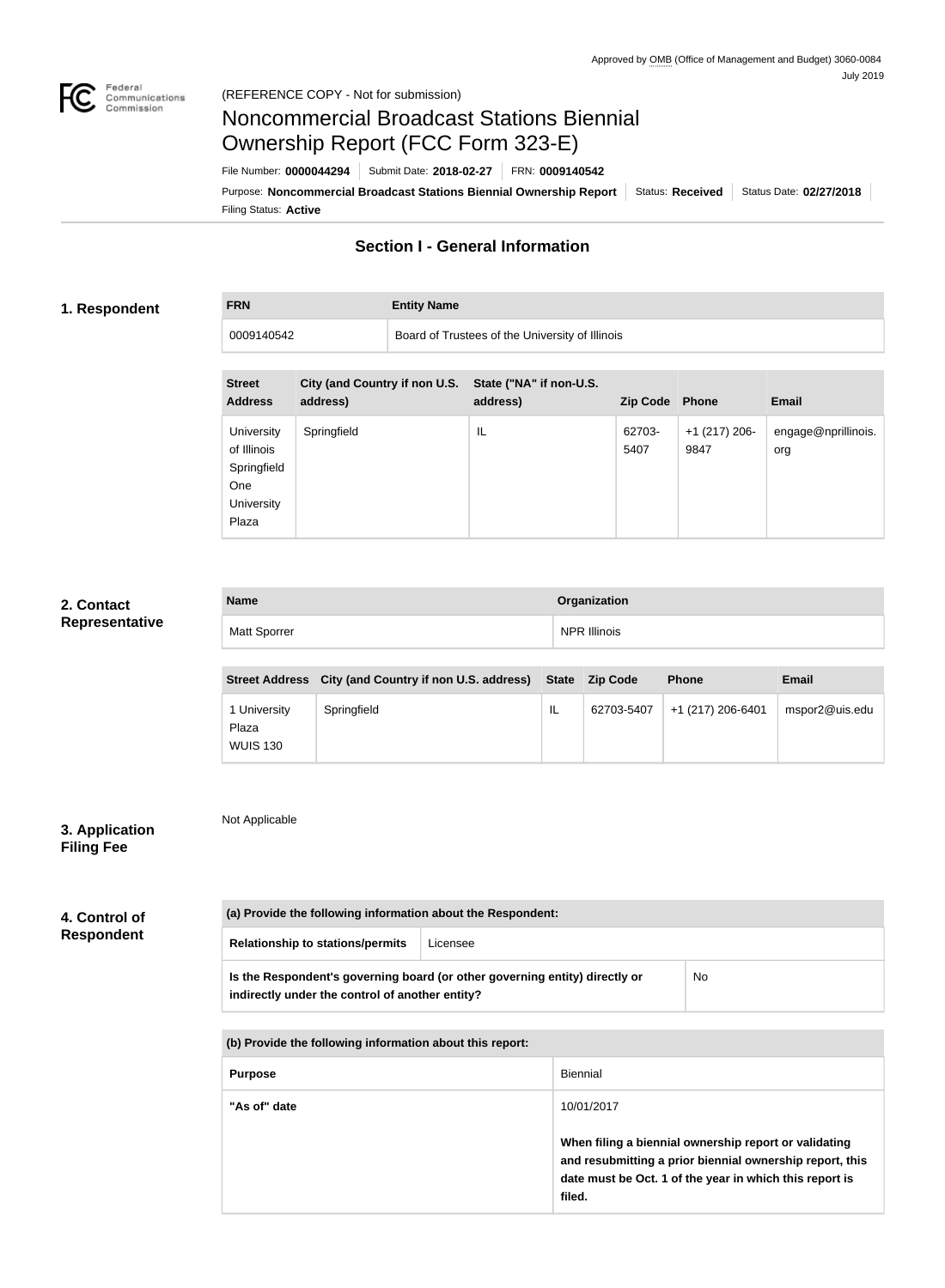## **5. Licensee(s) and Station(s)**

#### **Respondent is filing this report to cover the following Licensee(s) and station(s):**

|             | <b>Licensee/Permittee Name</b><br><b>FRN</b>    |                    |              |                |  |
|-------------|-------------------------------------------------|--------------------|--------------|----------------|--|
|             | Board of Trustees of the University of Illinois |                    |              | 0009140542     |  |
|             |                                                 |                    |              |                |  |
| Fac. ID No. | <b>Call Sign</b>                                | <b>City</b>        | <b>State</b> | <b>Service</b> |  |
| 59011       | <b>WIPA</b>                                     | <b>PITTSFIELD</b>  | IL           | <b>FM</b>      |  |
| 59012       | <b>WUIS</b>                                     | <b>SPRINGFIELD</b> | IL           | <b>FM</b>      |  |

### **Section II – Biennial Ownership Information**

**1. 47 C.F.R. Section 73.3613 Documents**

Licensee Respondents that hold authorizations for one or more full power television, AM, and/or FM stations should list all contracts and other instruments set forth in 47 C.F.R. Section 73.3613(a) through (c) for the facility or facilities listed on this report. If the agreement is a network affiliation agreement, check the appropriate box. Otherwise, select "Other." Non-Licensee Respondents should select "Not Applicable" in response to this question.

Not Applicable.

#### **2. Ownership Interests**

**(a)** Ownership Interests. This Question requires Respondents to enter detailed information about ownership interests by generating a series of subforms. Answer each question on each subform. The first subform listing should be for the Respondent itself. If the Respondent is not a natural person, also list each of the officers, members of the governing board (or other governing entity), stockholders, and any other persons or entities with a direct attributable interest in the Respondent pursuant to the standards set forth in 47 C.F.R. Section 73.3555. (A "direct" interest is one that is not held through any intervening companies or entities.) List each interest holder with a direct attributable interest in the Respondent separately.

Leave the percentage of total assets (Equity Debt Plus) field blank for an interest holder unless that interest holder has an attributable interest in the Respondent solely on the basis of the Commission's Equity Debt Plus attribution standard, 47 C.F.R. Section 73.3555, Note 2(i).

In the case of vertical or indirect ownership structures, list only those interests in the Respondent that also represent an attributable interest in the Licensee(s) for which the report is being submitted.

Entities that are part of an organizational structure that includes holding companies or other forms of indirect ownership must file separate ownership reports. In such a structure do not report, or file a separate report for, any interest holder that does not have an attributable interest in the Licensee(s) for which the report is being submitted.

Please see the Instructions for further detail concerning interests that must be reported in response to this question.

The Respondent must provide an FCC Registration Number for each interest holder reported in response to this question. Please see the Instructions for detailed information and guidance concerning this requirement.

| <b>FRN</b>         | 0009140542                                      |                                    |  |
|--------------------|-------------------------------------------------|------------------------------------|--|
| <b>Entity Name</b> | Board of Trustees of the University of Illinois |                                    |  |
| <b>Address</b>     | PO Box                                          |                                    |  |
|                    | <b>Street 1</b>                                 | University of Illinois Springfield |  |
|                    | <b>Street 2</b>                                 | One University Plaza               |  |
|                    | <b>City</b>                                     | Springfield                        |  |
|                    | State ("NA" if non-U.S.<br>address)             | IL                                 |  |
|                    | <b>Zip/Postal Code</b>                          | 62703-5407                         |  |
|                    | Country (if non-U.S.<br>address)                | <b>United States</b>               |  |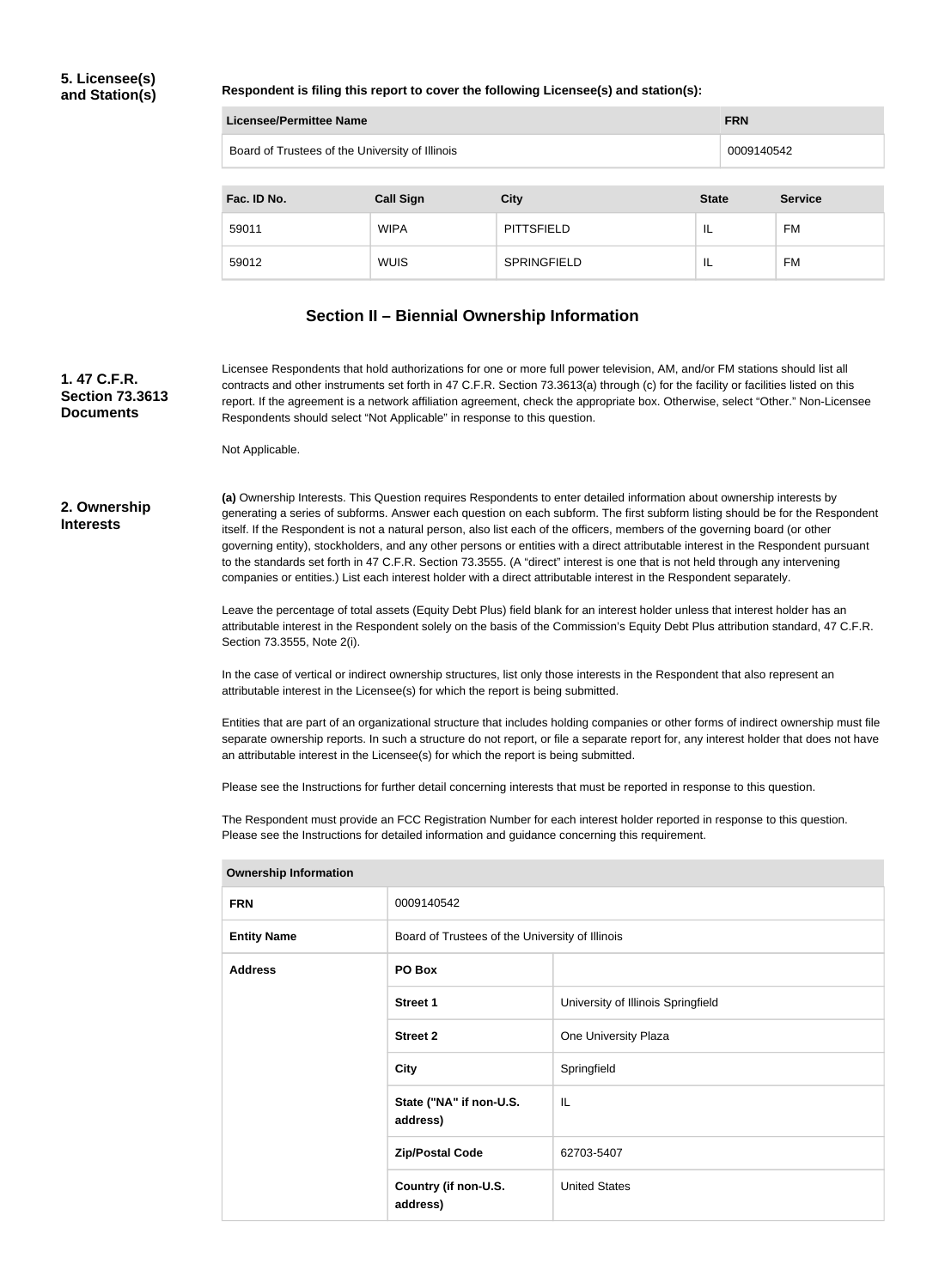| <b>Listing Type</b>                                   | Respondent                                                                           |         |     |
|-------------------------------------------------------|--------------------------------------------------------------------------------------|---------|-----|
| <b>Positional Interests</b><br>(check all that apply) | Respondent                                                                           |         |     |
| <b>Tribal Nation or Tribal</b><br><b>Entity</b>       | Interest holder is not a Tribal nation or Tribal entity                              |         |     |
| <b>Interest Percentages</b>                           | Voting                                                                               | $0.0\%$ |     |
| (enter percentage values<br>from 0.0 to 100.0)        | <b>Equity</b>                                                                        | $0.0\%$ |     |
|                                                       | <b>Total assets (Equity Debt</b><br>Plus)                                            | $0.0\%$ |     |
| that do not appear on this report?                    | Does interest holder have an attributable interest in one or more broadcast stations |         | Yes |

| <b>FRN</b>                                                | 9990121459                                                                           |                                         |     |
|-----------------------------------------------------------|--------------------------------------------------------------------------------------|-----------------------------------------|-----|
| <b>Name</b>                                               | Ramon Cepeda                                                                         |                                         |     |
| <b>Address</b>                                            | PO Box                                                                               |                                         |     |
|                                                           | <b>Street 1</b>                                                                      | 2329 Dunnore Dr.                        |     |
|                                                           | <b>Street 2</b>                                                                      |                                         |     |
|                                                           | <b>City</b>                                                                          | Darien                                  |     |
|                                                           | State ("NA" if non-U.S.<br>address)                                                  | IL                                      |     |
|                                                           | <b>Zip/Postal Code</b>                                                               | 60561                                   |     |
|                                                           | Country (if non-U.S.<br>address)                                                     | <b>United States</b>                    |     |
| <b>Listing Type</b>                                       | Other Interest Holder                                                                |                                         |     |
| <b>Positional Interests</b><br>(check all that apply)     | Member of Governing Board (or other governing entity)                                |                                         |     |
| <b>Principal Profession or</b><br><b>Occupation</b>       | Banker                                                                               |                                         |     |
| By Whom Appointed or<br><b>Elected</b>                    | Governor                                                                             |                                         |     |
| Citizenship, Gender,                                      | <b>Citizenship</b>                                                                   | US                                      |     |
| <b>Ethnicity, and Race</b><br><b>Information (Natural</b> | Gender                                                                               | Male                                    |     |
| <b>Persons Only)</b>                                      | <b>Ethnicity</b>                                                                     | Hispanic or Latino                      |     |
|                                                           | Race                                                                                 | American Indian or Alaska Native, White |     |
| <b>Interest Percentages</b>                               | <b>Voting</b>                                                                        | 9.1%                                    |     |
| (enter percentage values<br>from 0.0 to 100.0)            | <b>Equity</b>                                                                        | 0.0%                                    |     |
|                                                           | <b>Total assets (Equity Debt</b><br>Plus)                                            |                                         |     |
| that do not appear on this report?                        | Does interest holder have an attributable interest in one or more broadcast stations |                                         | Yes |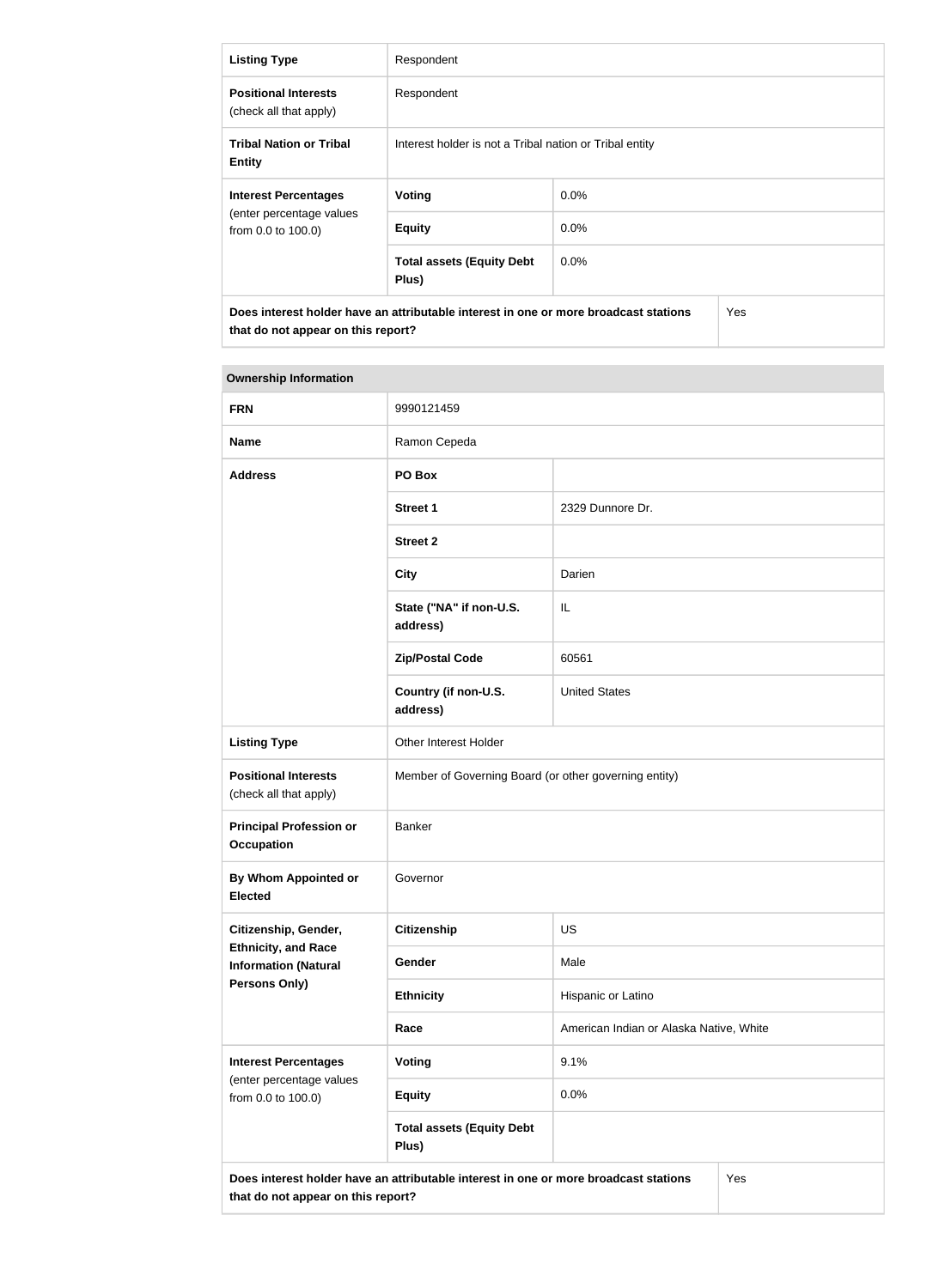| <b>Ownership Information</b>                              |                                                                                      |                        |     |  |
|-----------------------------------------------------------|--------------------------------------------------------------------------------------|------------------------|-----|--|
| <b>FRN</b>                                                | 9990121462                                                                           |                        |     |  |
| <b>Name</b>                                               | Donald J. Edwards                                                                    |                        |     |  |
| <b>Address</b>                                            | PO Box                                                                               |                        |     |  |
|                                                           | <b>Street 1</b>                                                                      | 676 N. Michigan Ave    |     |  |
|                                                           | <b>Street 2</b>                                                                      | <b>Suite 3300</b>      |     |  |
|                                                           | <b>City</b>                                                                          | Chicago                |     |  |
|                                                           | State ("NA" if non-U.S.<br>address)                                                  | IL                     |     |  |
|                                                           | <b>Zip/Postal Code</b>                                                               | 60611                  |     |  |
|                                                           | Country (if non-U.S.<br>address)                                                     | <b>United States</b>   |     |  |
| <b>Listing Type</b>                                       | Other Interest Holder                                                                |                        |     |  |
| <b>Positional Interests</b><br>(check all that apply)     | Member of Governing Board (or other governing entity)                                |                        |     |  |
| <b>Principal Profession or</b><br><b>Occupation</b>       | Investor                                                                             |                        |     |  |
| <b>By Whom Appointed or</b><br><b>Elected</b>             | Governor                                                                             |                        |     |  |
| Citizenship, Gender,                                      | <b>Citizenship</b>                                                                   | <b>US</b>              |     |  |
| <b>Ethnicity, and Race</b><br><b>Information (Natural</b> | <b>Gender</b>                                                                        | Male                   |     |  |
| <b>Persons Only)</b>                                      | <b>Ethnicity</b>                                                                     | Not Hispanic or Latino |     |  |
|                                                           | Race                                                                                 | White                  |     |  |
| <b>Interest Percentages</b><br>(enter percentage values   | <b>Voting</b>                                                                        | 9.1%                   |     |  |
| from 0.0 to 100.0)                                        | <b>Equity</b>                                                                        | 0.0%                   |     |  |
|                                                           | <b>Total assets (Equity Debt</b><br>Plus)                                            |                        |     |  |
| that do not appear on this report?                        | Does interest holder have an attributable interest in one or more broadcast stations |                        | Yes |  |

| <b>FRN</b>     | 9990121463                          |                                   |  |  |
|----------------|-------------------------------------|-----------------------------------|--|--|
| <b>Name</b>    | Patrick J. Fitzgerald               |                                   |  |  |
| <b>Address</b> | PO Box                              | 835                               |  |  |
|                | <b>Street 1</b>                     |                                   |  |  |
|                | <b>Street 2</b>                     |                                   |  |  |
|                | <b>City</b>                         | Chicago                           |  |  |
|                | State ("NA" if non-U.S.<br>address) | $\ensuremath{\mathsf{IL}}\xspace$ |  |  |
|                | <b>Zip/Postal Code</b>              | 60690                             |  |  |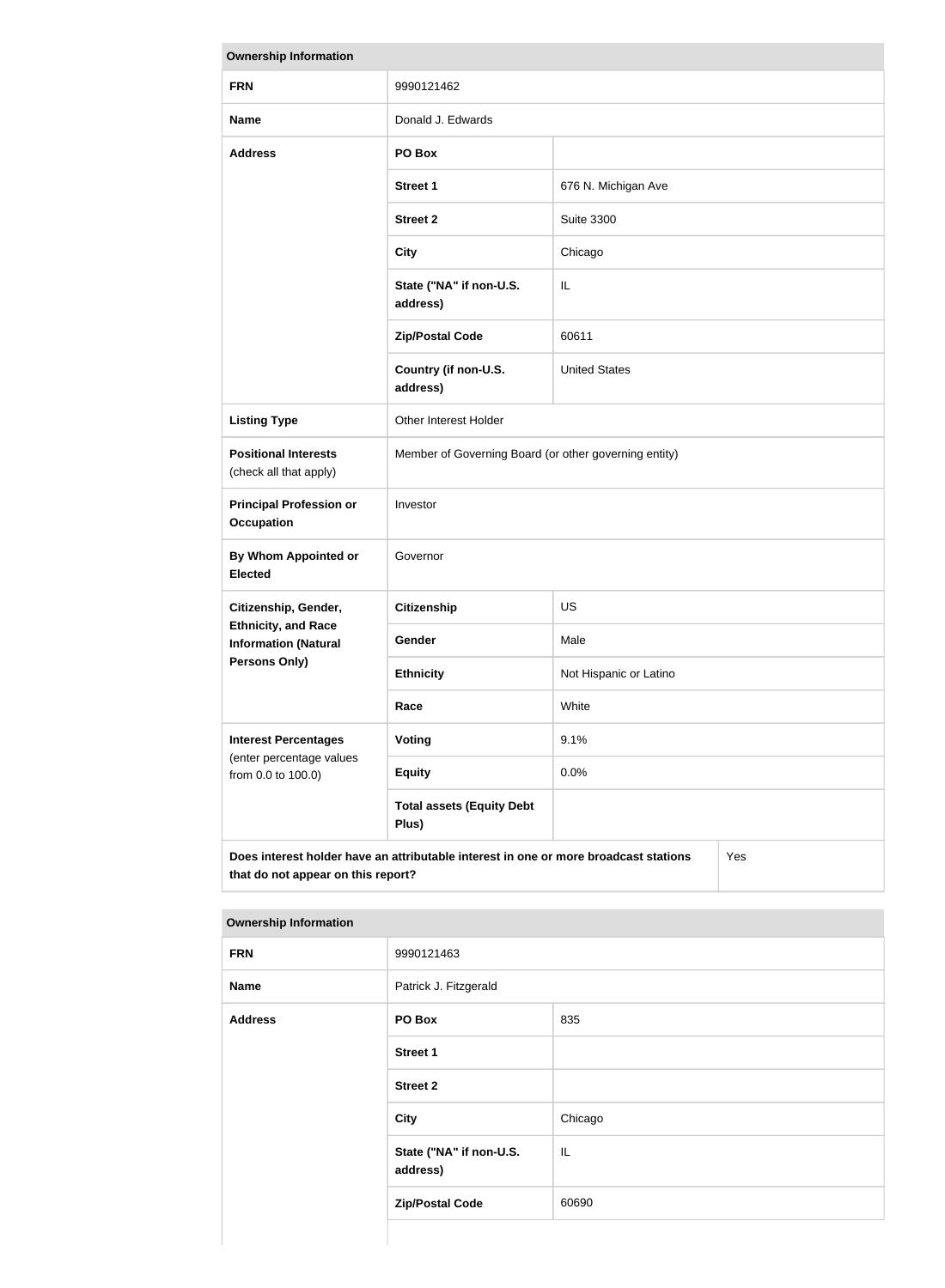|                                                           | Country (if non-U.S.<br>address)                                                     | <b>United States</b>   |     |  |
|-----------------------------------------------------------|--------------------------------------------------------------------------------------|------------------------|-----|--|
| <b>Listing Type</b>                                       | Other Interest Holder                                                                |                        |     |  |
| <b>Positional Interests</b><br>(check all that apply)     | Member of Governing Board (or other governing entity)                                |                        |     |  |
| <b>Principal Profession or</b><br><b>Occupation</b>       | Attorney                                                                             |                        |     |  |
| By Whom Appointed or<br><b>Elected</b>                    | Governor                                                                             |                        |     |  |
| Citizenship, Gender,                                      | <b>Citizenship</b>                                                                   | <b>US</b>              |     |  |
| <b>Ethnicity, and Race</b><br><b>Information (Natural</b> | Gender                                                                               | Male                   |     |  |
| <b>Persons Only)</b>                                      | <b>Ethnicity</b>                                                                     | Not Hispanic or Latino |     |  |
|                                                           | Race                                                                                 | White                  |     |  |
| <b>Interest Percentages</b>                               | Voting                                                                               | 9.1%                   |     |  |
| (enter percentage values<br>from 0.0 to 100.0)            | <b>Equity</b>                                                                        | 0.0%                   |     |  |
|                                                           | <b>Total assets (Equity Debt</b><br>Plus)                                            |                        |     |  |
|                                                           | Does interest holder have an attributable interest in one or more broadcast stations |                        | Yes |  |

**that do not appear on this report?**

Yes

| <b>FRN</b>                                                                        | 0008583064                                            |                          |  |
|-----------------------------------------------------------------------------------|-------------------------------------------------------|--------------------------|--|
| <b>Name</b>                                                                       | Stuart C. King                                        |                          |  |
| <b>Address</b>                                                                    | PO Box                                                |                          |  |
|                                                                                   | <b>Street 1</b>                                       | 1101 West University Ave |  |
|                                                                                   | <b>Street 2</b>                                       |                          |  |
|                                                                                   | <b>City</b>                                           | Champaign                |  |
|                                                                                   | State ("NA" if non-U.S.<br>address)                   | IL                       |  |
|                                                                                   | <b>Zip/Postal Code</b>                                | 61821                    |  |
|                                                                                   | Country (if non-U.S.<br>address)                      | <b>United States</b>     |  |
| <b>Listing Type</b>                                                               | Other Interest Holder                                 |                          |  |
| <b>Positional Interests</b><br>(check all that apply)                             | Member of Governing Board (or other governing entity) |                          |  |
| <b>Principal Profession or</b><br><b>Occupation</b>                               | Physician                                             |                          |  |
| By Whom Appointed or<br><b>Elected</b>                                            | Governor                                              |                          |  |
| Citizenship, Gender,                                                              | <b>Citizenship</b>                                    | US                       |  |
| <b>Ethnicity, and Race</b><br><b>Information (Natural</b><br><b>Persons Only)</b> | Gender                                                | Male                     |  |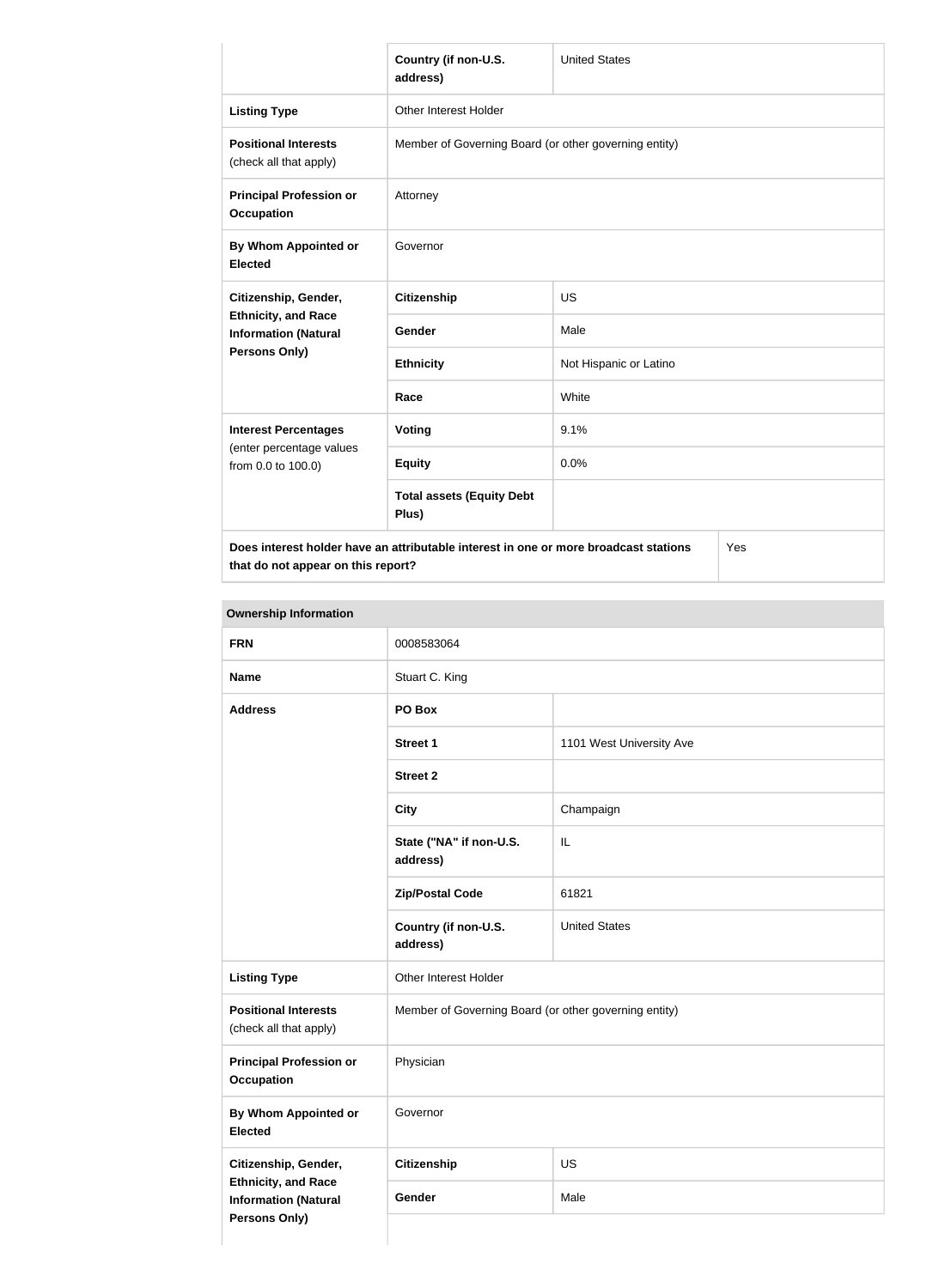|                                                                                                                            | <b>Ethnicity</b>                          | Not Hispanic or Latino |  |
|----------------------------------------------------------------------------------------------------------------------------|-------------------------------------------|------------------------|--|
|                                                                                                                            | Race                                      | White                  |  |
| <b>Interest Percentages</b><br>(enter percentage values<br>from 0.0 to 100.0)                                              | Voting                                    | 9.1%                   |  |
|                                                                                                                            | <b>Equity</b>                             | $0.0\%$                |  |
|                                                                                                                            | <b>Total assets (Equity Debt</b><br>Plus) |                        |  |
| Does interest holder have an attributable interest in one or more broadcast stations<br>that do not appear on this report? |                                           | Yes                    |  |

| <b>FRN</b>                                                | 9990121470                                                                           |                        |     |
|-----------------------------------------------------------|--------------------------------------------------------------------------------------|------------------------|-----|
| <b>Name</b>                                               | <b>Timothy Koritz</b>                                                                |                        |     |
| <b>Address</b>                                            | PO Box                                                                               |                        |     |
|                                                           | <b>Street 1</b>                                                                      | 9274 Finns Crossing    |     |
|                                                           | <b>Street 2</b>                                                                      |                        |     |
|                                                           | <b>City</b>                                                                          | Roscoe                 |     |
|                                                           | State ("NA" if non-U.S.<br>address)                                                  | IL                     |     |
|                                                           | <b>Zip/Postal Code</b>                                                               | 61073                  |     |
|                                                           | Country (if non-U.S.<br>address)                                                     | <b>United States</b>   |     |
| <b>Listing Type</b>                                       | Other Interest Holder                                                                |                        |     |
| <b>Positional Interests</b><br>(check all that apply)     | Officer, Other - ChairMember of Governing Board (or other governing entity)          |                        |     |
| <b>Principal Profession or</b><br><b>Occupation</b>       | Physician                                                                            |                        |     |
| <b>By Whom Appointed or</b><br><b>Elected</b>             | Governor                                                                             |                        |     |
| Citizenship, Gender,                                      | <b>Citizenship</b>                                                                   | US                     |     |
| <b>Ethnicity, and Race</b><br><b>Information (Natural</b> | Gender                                                                               | Male                   |     |
| Persons Only)                                             | <b>Ethnicity</b>                                                                     | Not Hispanic or Latino |     |
|                                                           | Race                                                                                 | White                  |     |
| <b>Interest Percentages</b>                               | Voting                                                                               | 9.1%                   |     |
| (enter percentage values<br>from 0.0 to 100.0)            | <b>Equity</b>                                                                        | 0.0%                   |     |
|                                                           | <b>Total assets (Equity Debt</b><br>Plus)                                            |                        |     |
| that do not appear on this report?                        | Does interest holder have an attributable interest in one or more broadcast stations |                        | Yes |

| <b>FRN</b> | 9990121487<br>−∪ |
|------------|------------------|
|------------|------------------|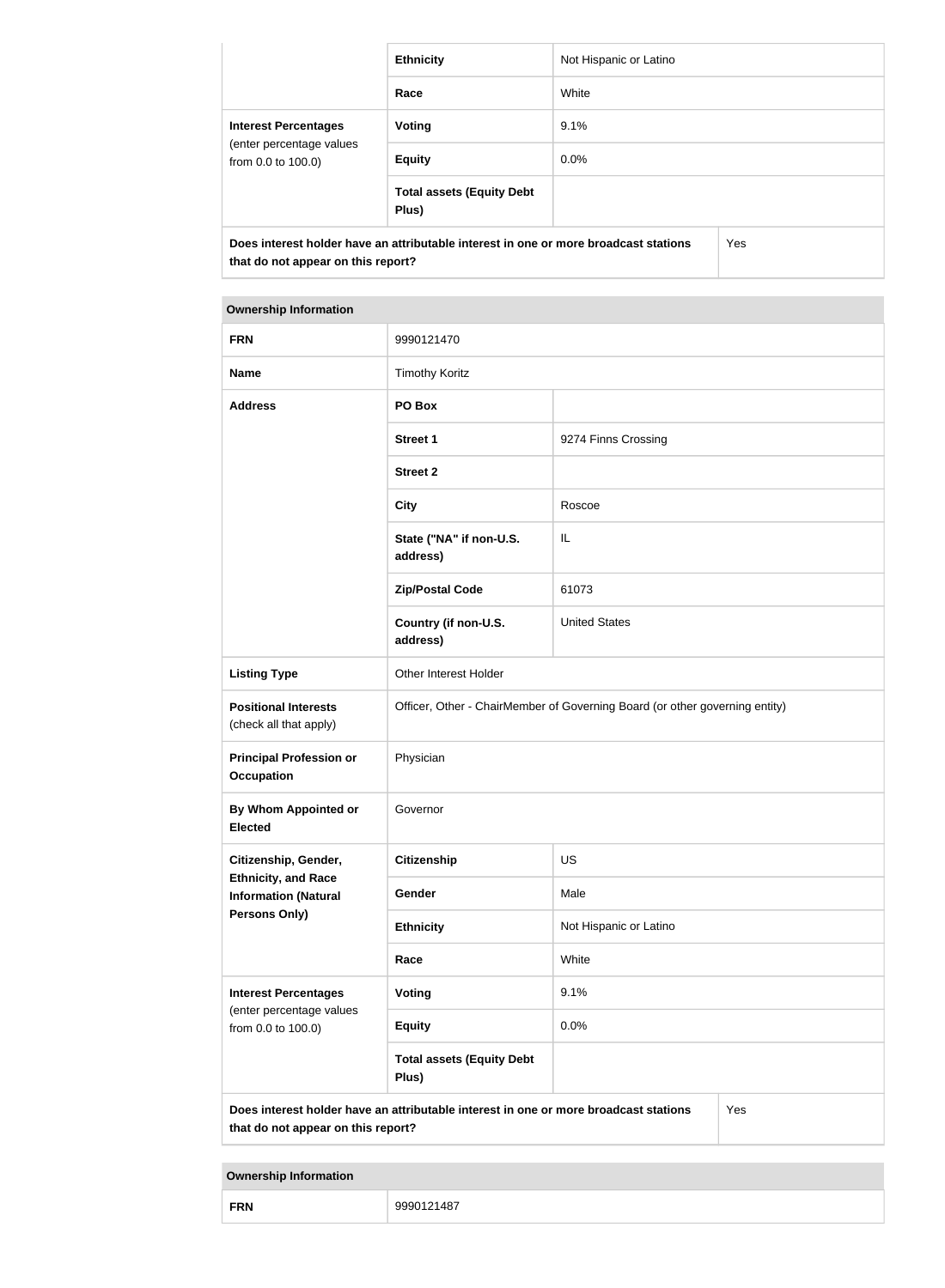| <b>Name</b>                                                                                                                       | Lester H. McKeever, Jr.                                                         |                                  |  |
|-----------------------------------------------------------------------------------------------------------------------------------|---------------------------------------------------------------------------------|----------------------------------|--|
| <b>Address</b>                                                                                                                    | PO Box                                                                          |                                  |  |
|                                                                                                                                   | <b>Street 1</b>                                                                 | 819 South Wabash Ave.            |  |
|                                                                                                                                   | <b>Street 2</b>                                                                 | Suite 600                        |  |
|                                                                                                                                   | <b>City</b>                                                                     | Chicago                          |  |
|                                                                                                                                   | State ("NA" if non-U.S.<br>address)                                             | IL                               |  |
|                                                                                                                                   | <b>Zip/Postal Code</b>                                                          | 60605                            |  |
|                                                                                                                                   | Country (if non-U.S.<br>address)                                                | <b>United States</b>             |  |
| <b>Listing Type</b>                                                                                                               | <b>Other Interest Holder</b>                                                    |                                  |  |
| <b>Positional Interests</b><br>(check all that apply)                                                                             | Officer, Other - TreasurerMember of Governing Board (or other governing entity) |                                  |  |
| <b>Principal Profession or</b><br><b>Occupation</b>                                                                               | <b>CPA</b>                                                                      |                                  |  |
| By Whom Appointed or<br><b>Elected</b>                                                                                            | University of Illinois Board of Trustees                                        |                                  |  |
| Citizenship, Gender,                                                                                                              | <b>Citizenship</b>                                                              | <b>US</b>                        |  |
| <b>Ethnicity, and Race</b><br><b>Information (Natural</b>                                                                         | Gender                                                                          | Male                             |  |
| Persons Only)                                                                                                                     | <b>Ethnicity</b>                                                                | Not Hispanic or Latino           |  |
|                                                                                                                                   | Race                                                                            | <b>Black or African American</b> |  |
| <b>Interest Percentages</b>                                                                                                       | Voting                                                                          | 9.1%                             |  |
| (enter percentage values<br>from 0.0 to 100.0)                                                                                    | <b>Equity</b>                                                                   | 0.0%                             |  |
|                                                                                                                                   | <b>Total assets (Equity Debt</b><br>Plus)                                       |                                  |  |
| Does interest holder have an attributable interest in one or more broadcast stations<br>Yes<br>that do not appear on this report? |                                                                                 |                                  |  |

| <b>Ownership Information</b> |                                     |                        |
|------------------------------|-------------------------------------|------------------------|
| <b>FRN</b>                   | 9990121472                          |                        |
| <b>Name</b>                  | <b>Edward Lewis McMillan</b>        |                        |
| <b>Address</b>               | PO Box                              |                        |
|                              | <b>Street 1</b>                     | 105 North Third Street |
|                              | <b>Street 2</b>                     |                        |
|                              | <b>City</b>                         | Greenville             |
|                              | State ("NA" if non-U.S.<br>address) | IL                     |
|                              | <b>Zip/Postal Code</b>              | 62246                  |
|                              | Country (if non-U.S.<br>address)    | <b>United States</b>   |
| <b>Listing Type</b>          | Other Interest Holder               |                        |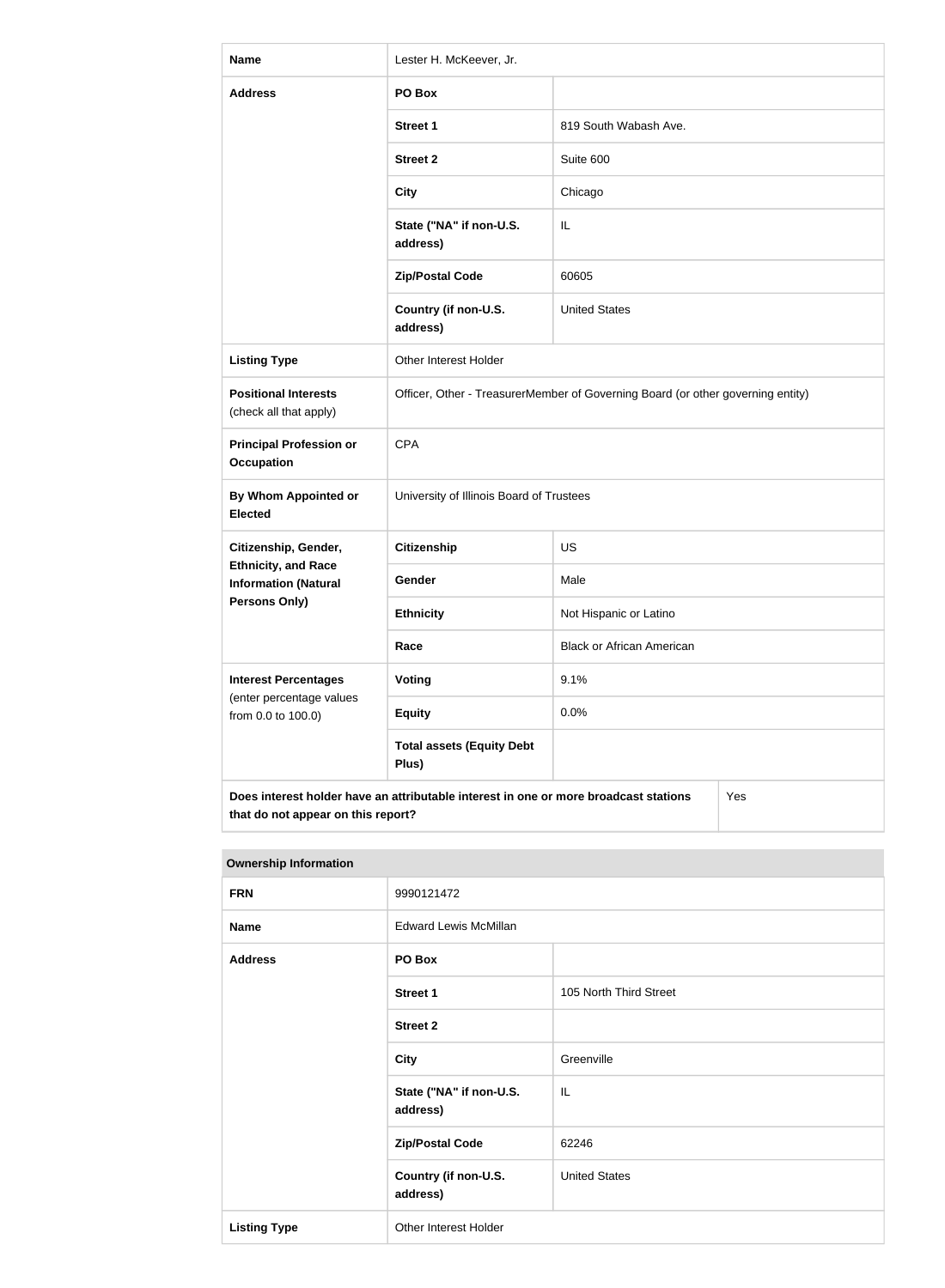| <b>Positional Interests</b><br>(check all that apply)                                                     | Member of Governing Board (or other governing entity) |                        |  |
|-----------------------------------------------------------------------------------------------------------|-------------------------------------------------------|------------------------|--|
| <b>Principal Profession or</b><br><b>Occupation</b>                                                       | M and A Consultant                                    |                        |  |
| By Whom Appointed or<br><b>Elected</b>                                                                    | Governor                                              |                        |  |
| Citizenship, Gender,<br><b>Ethnicity, and Race</b><br><b>Information (Natural</b><br><b>Persons Only)</b> | Citizenship                                           | <b>US</b>              |  |
|                                                                                                           | Gender                                                | Male                   |  |
|                                                                                                           | <b>Ethnicity</b>                                      | Not Hispanic or Latino |  |
|                                                                                                           | Race                                                  | White                  |  |
| <b>Interest Percentages</b>                                                                               | Voting                                                | 9.1%                   |  |
| (enter percentage values<br>from 0.0 to 100.0)                                                            | <b>Equity</b>                                         | 0.0%                   |  |
|                                                                                                           | <b>Total assets (Equity Debt</b><br>Plus)             |                        |  |
| Does interest holder have an attributable interest in one or more broadcast stations<br>Yes               |                                                       |                        |  |

**that do not appear on this report?**

| <b>FRN</b>                                                                 | 9990121474                                            |                                  |
|----------------------------------------------------------------------------|-------------------------------------------------------|----------------------------------|
| <b>Name</b>                                                                | Trayshawn Mitchell                                    |                                  |
| <b>Address</b>                                                             | PO Box                                                |                                  |
|                                                                            | <b>Street 1</b>                                       | 1406 Bihler Place                |
|                                                                            | <b>Street 2</b>                                       |                                  |
|                                                                            | <b>City</b>                                           | Rantoul                          |
|                                                                            | State ("NA" if non-U.S.<br>address)                   | IL                               |
|                                                                            | <b>Zip/Postal Code</b>                                | 61866                            |
|                                                                            | Country (if non-U.S.<br>address)                      | <b>United States</b>             |
| <b>Listing Type</b>                                                        | Other Interest Holder                                 |                                  |
| <b>Positional Interests</b><br>(check all that apply)                      | Member of Governing Board (or other governing entity) |                                  |
| <b>Principal Profession or</b><br><b>Occupation</b>                        | Student                                               |                                  |
| By Whom Appointed or<br><b>Elected</b>                                     | University Referenda                                  |                                  |
| Citizenship, Gender,                                                       | <b>Citizenship</b>                                    | US                               |
| <b>Ethnicity, and Race</b><br><b>Information (Natural</b><br>Persons Only) | Gender                                                | Male                             |
|                                                                            | <b>Ethnicity</b>                                      | Not Hispanic or Latino           |
|                                                                            | Race                                                  | <b>Black or African American</b> |
| <b>Interest Percentages</b>                                                | <b>Voting</b>                                         | 0.0%                             |
| (enter percentage values                                                   |                                                       |                                  |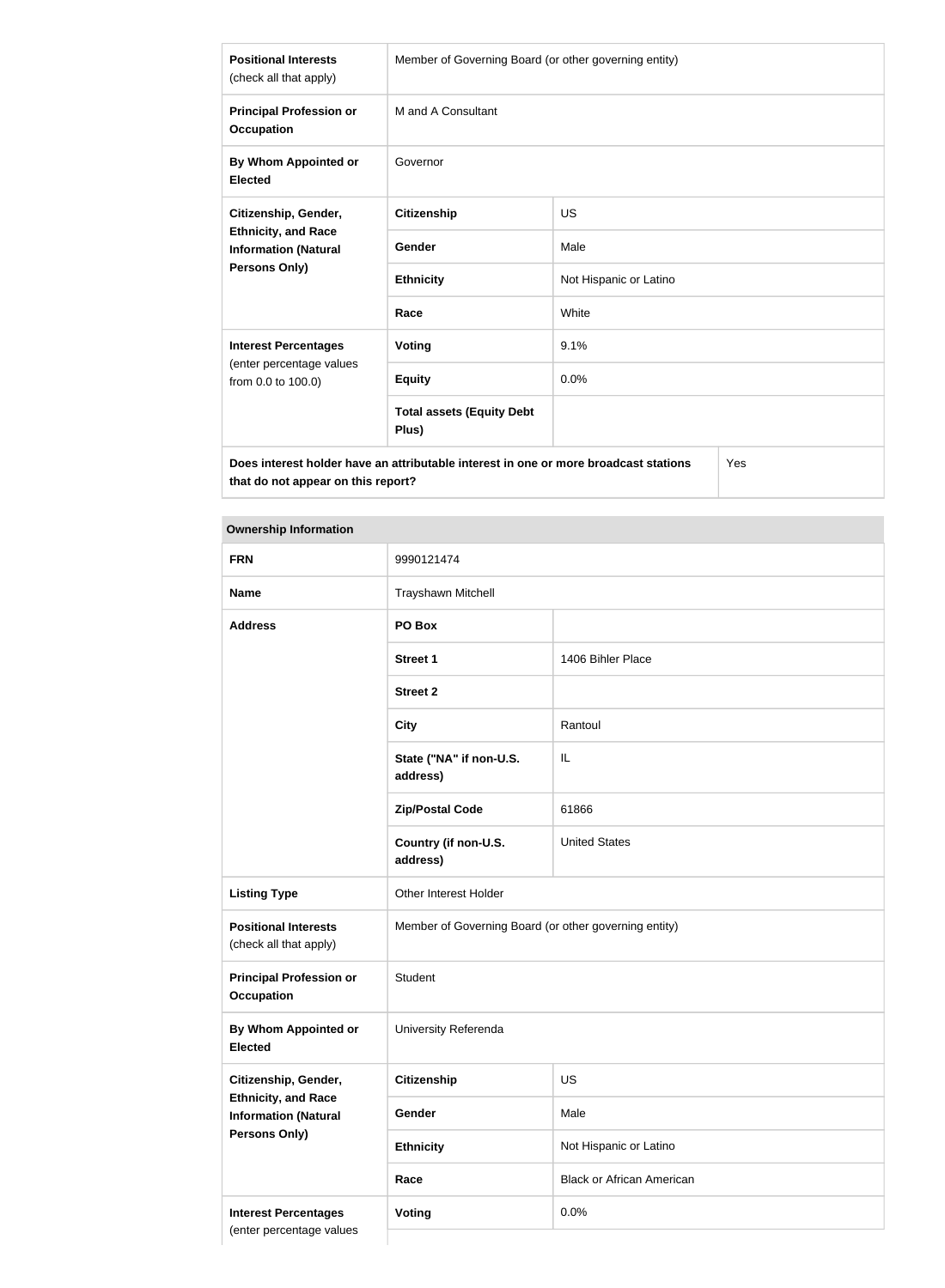| from 0.0 to 100.0) | <b>Equity</b>                                                                        | $0.0\%$ |     |
|--------------------|--------------------------------------------------------------------------------------|---------|-----|
|                    | <b>Total assets (Equity Debt</b><br>Plus)                                            |         |     |
|                    | Does interest holder have an attributable interest in one or more broadcast stations |         | Yes |

**that do not appear on this report?**

| <b>Ownership Information</b>                                                                                                      |                                                       |                                  |  |
|-----------------------------------------------------------------------------------------------------------------------------------|-------------------------------------------------------|----------------------------------|--|
| <b>FRN</b>                                                                                                                        | 9990121480                                            |                                  |  |
| <b>Name</b>                                                                                                                       | James D. Montgomery, Sr.                              |                                  |  |
| <b>Address</b>                                                                                                                    | PO Box                                                |                                  |  |
|                                                                                                                                   | <b>Street 1</b>                                       | 5026 S. Greenwood Ave.           |  |
|                                                                                                                                   | <b>Street 2</b>                                       |                                  |  |
|                                                                                                                                   | <b>City</b>                                           | Chicago                          |  |
|                                                                                                                                   | State ("NA" if non-U.S.<br>address)                   | IL                               |  |
|                                                                                                                                   | <b>Zip/Postal Code</b>                                | 60615                            |  |
|                                                                                                                                   | Country (if non-U.S.<br>address)                      | <b>United States</b>             |  |
| <b>Listing Type</b>                                                                                                               | Other Interest Holder                                 |                                  |  |
| <b>Positional Interests</b><br>(check all that apply)                                                                             | Member of Governing Board (or other governing entity) |                                  |  |
| <b>Principal Profession or</b><br><b>Occupation</b>                                                                               | Attorney                                              |                                  |  |
| <b>By Whom Appointed or</b><br><b>Elected</b>                                                                                     | Governor                                              |                                  |  |
| Citizenship, Gender,                                                                                                              | <b>Citizenship</b>                                    | <b>US</b>                        |  |
| <b>Ethnicity, and Race</b><br><b>Information (Natural</b>                                                                         | Gender                                                | Male                             |  |
| Persons Only)                                                                                                                     | <b>Ethnicity</b>                                      | Not Hispanic or Latino           |  |
|                                                                                                                                   | Race                                                  | <b>Black or African American</b> |  |
| <b>Interest Percentages</b>                                                                                                       | Voting                                                | 9.1%                             |  |
| (enter percentage values<br>from 0.0 to 100.0)                                                                                    | <b>Equity</b>                                         | 0.0%                             |  |
|                                                                                                                                   | <b>Total assets (Equity Debt</b><br>Plus)             |                                  |  |
| Does interest holder have an attributable interest in one or more broadcast stations<br>Yes<br>that do not appear on this report? |                                                       |                                  |  |

| <b>Ownership Information</b> |                 |                   |  |
|------------------------------|-----------------|-------------------|--|
| <b>FRN</b>                   | 9990124756      |                   |  |
| <b>Name</b>                  | Bruce V. Rauner |                   |  |
| <b>Address</b>               | PO Box          |                   |  |
|                              | <b>Street 1</b> | Governor's Office |  |
|                              |                 |                   |  |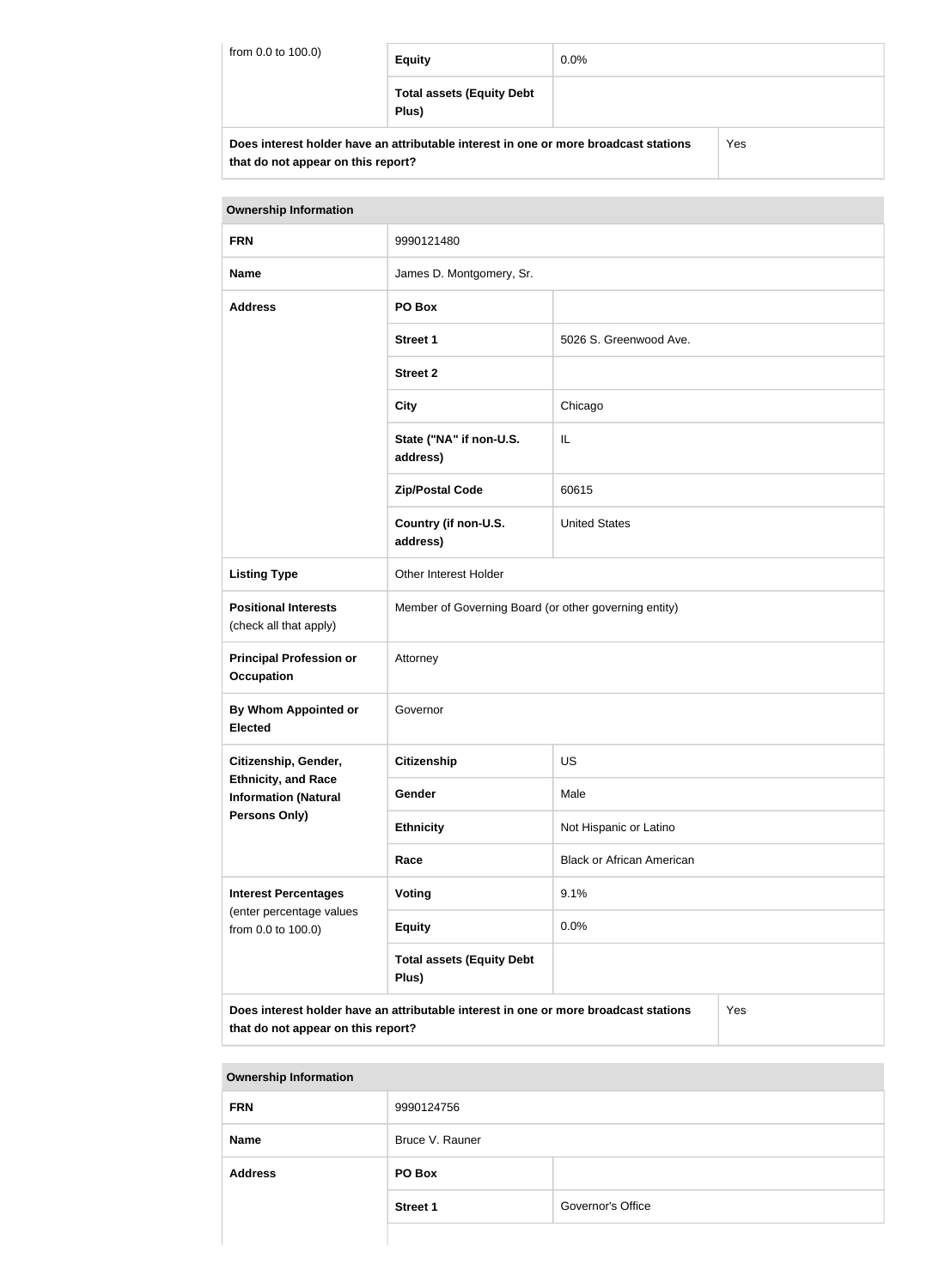|                                                           | <b>Street 2</b>                                                                      | 207 State House        |  |
|-----------------------------------------------------------|--------------------------------------------------------------------------------------|------------------------|--|
|                                                           | <b>City</b>                                                                          | Springfield            |  |
|                                                           | State ("NA" if non-U.S.<br>address)                                                  | IL                     |  |
|                                                           | <b>Zip/Postal Code</b>                                                               | 62706-1150             |  |
|                                                           | Country (if non-U.S.<br>address)                                                     | <b>United States</b>   |  |
| <b>Listing Type</b>                                       | Other Interest Holder                                                                |                        |  |
| <b>Positional Interests</b><br>(check all that apply)     | Member of Governing Board (or other governing entity)                                |                        |  |
| <b>Principal Profession or</b><br><b>Occupation</b>       | Governor of the State of Illinois                                                    |                        |  |
| <b>By Whom Appointed or</b><br><b>Elected</b>             | Ex-Officio                                                                           |                        |  |
| Citizenship, Gender,                                      | <b>Citizenship</b>                                                                   | <b>US</b>              |  |
| <b>Ethnicity, and Race</b><br><b>Information (Natural</b> | Gender                                                                               | Male                   |  |
| <b>Persons Only)</b>                                      | <b>Ethnicity</b>                                                                     | Not Hispanic or Latino |  |
|                                                           | Race                                                                                 | White                  |  |
| <b>Interest Percentages</b>                               | <b>Voting</b>                                                                        | 9.1%                   |  |
| (enter percentage values<br>from 0.0 to 100.0)            | <b>Equity</b>                                                                        | 0.0%                   |  |
|                                                           | <b>Total assets (Equity Debt</b><br>Plus)                                            |                        |  |
| that do not appear on this report?                        | Does interest holder have an attributable interest in one or more broadcast stations | Yes                    |  |

| <b>FRN</b>                                            | 9990121482                                            |                      |
|-------------------------------------------------------|-------------------------------------------------------|----------------------|
| <b>Name</b>                                           | Karina Reyes                                          |                      |
| <b>Address</b>                                        | PO Box                                                |                      |
|                                                       | <b>Street 1</b>                                       | 238 Roberta Lane     |
|                                                       | <b>Street 2</b>                                       |                      |
|                                                       | <b>City</b>                                           | Chicago Heights      |
|                                                       | State ("NA" if non-U.S.<br>address)                   | IL                   |
|                                                       | <b>Zip/Postal Code</b>                                | 60411                |
|                                                       | Country (if non-U.S.<br>address)                      | <b>United States</b> |
| <b>Listing Type</b>                                   | Other Interest Holder                                 |                      |
| <b>Positional Interests</b><br>(check all that apply) | Member of Governing Board (or other governing entity) |                      |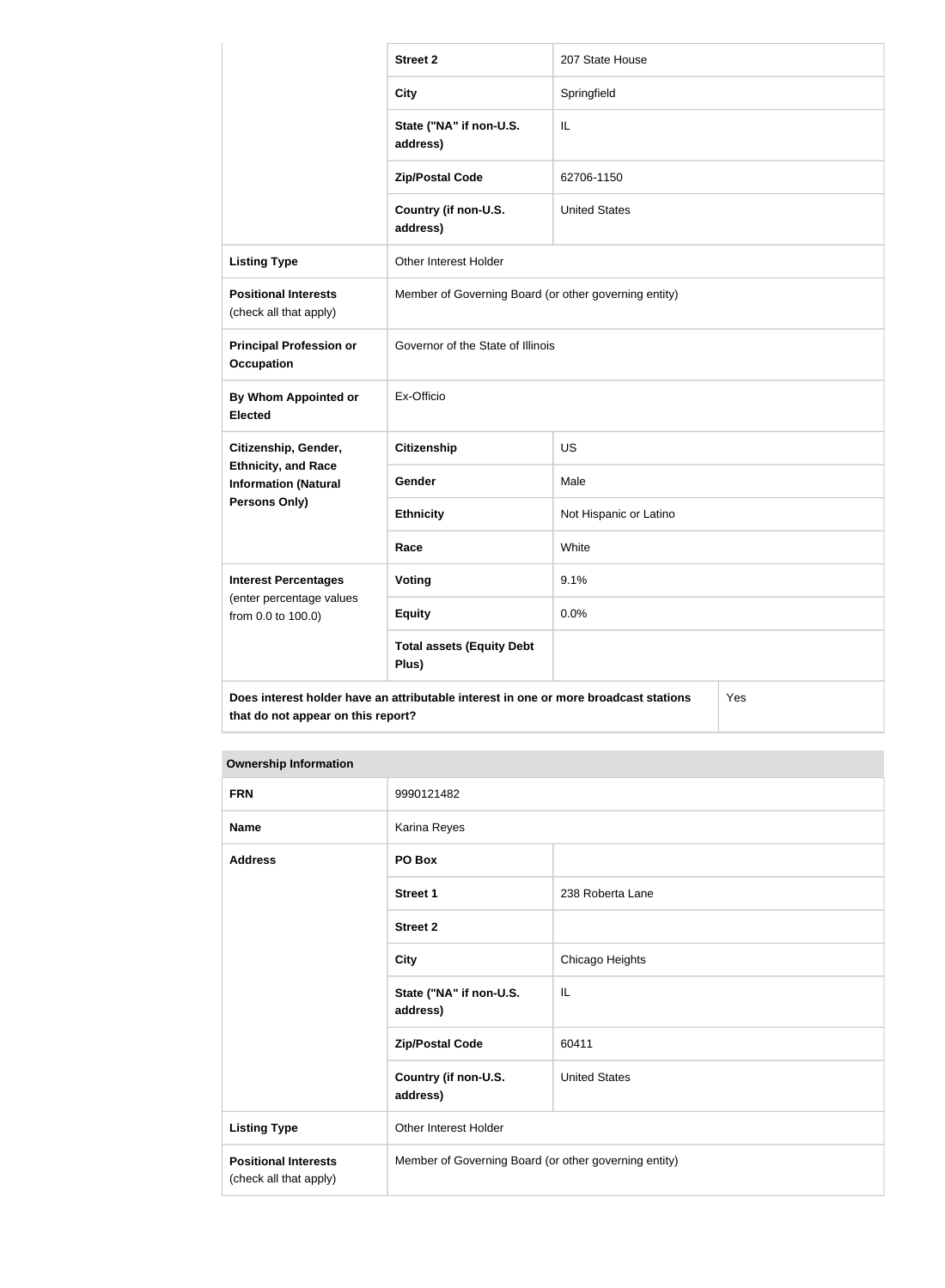| <b>Principal Profession or</b><br><b>Occupation</b>                                                       | Student                                                                              |                                  |  |
|-----------------------------------------------------------------------------------------------------------|--------------------------------------------------------------------------------------|----------------------------------|--|
| By Whom Appointed or<br><b>Elected</b>                                                                    | <b>UIC Student Body</b>                                                              |                                  |  |
| Citizenship, Gender,<br><b>Ethnicity, and Race</b><br><b>Information (Natural</b><br><b>Persons Only)</b> | <b>Citizenship</b>                                                                   | <b>US</b>                        |  |
|                                                                                                           | Gender                                                                               | Female                           |  |
|                                                                                                           | <b>Ethnicity</b>                                                                     | Hispanic or Latino               |  |
|                                                                                                           | Race                                                                                 | <b>Black or African American</b> |  |
| <b>Interest Percentages</b><br>(enter percentage values<br>from 0.0 to 100.0)                             | <b>Voting</b>                                                                        | 9.1%                             |  |
|                                                                                                           | <b>Equity</b>                                                                        | 0.0%                             |  |
|                                                                                                           | <b>Total assets (Equity Debt</b><br>Plus)                                            |                                  |  |
| that do not appear on this report?                                                                        | Does interest holder have an attributable interest in one or more broadcast stations | Yes                              |  |

| <b>FRN</b>                                                                                         | 9990121484                                            |                      |  |
|----------------------------------------------------------------------------------------------------|-------------------------------------------------------|----------------------|--|
| <b>Name</b>                                                                                        | <b>Edwin Robles</b>                                   |                      |  |
| <b>Address</b>                                                                                     | PO Box                                                |                      |  |
|                                                                                                    | <b>Street 1</b>                                       | 1849 S. 55th Ct      |  |
|                                                                                                    | <b>Street 2</b>                                       |                      |  |
|                                                                                                    | <b>City</b>                                           | Cicero               |  |
|                                                                                                    | State ("NA" if non-U.S.<br>address)                   | IL                   |  |
|                                                                                                    | <b>Zip/Postal Code</b>                                | 60804                |  |
|                                                                                                    | Country (if non-U.S.<br>address)                      | <b>United States</b> |  |
| <b>Listing Type</b>                                                                                | Other Interest Holder                                 |                      |  |
| <b>Positional Interests</b><br>(check all that apply)                                              | Member of Governing Board (or other governing entity) |                      |  |
| <b>Principal Profession or</b><br><b>Occupation</b>                                                | Student                                               |                      |  |
| <b>By Whom Appointed or</b><br><b>Elected</b>                                                      | <b>UIS Student Body</b>                               |                      |  |
| Citizenship, Gender,<br><b>Ethnicity, and Race</b><br><b>Information (Natural</b><br>Persons Only) | <b>Citizenship</b>                                    | US                   |  |
|                                                                                                    | Gender                                                | Male                 |  |
|                                                                                                    | <b>Ethnicity</b>                                      | Hispanic or Latino   |  |
|                                                                                                    | Race                                                  | White                |  |
| <b>Interest Percentages</b><br>(enter percentage values<br>from 0.0 to 100.0)                      | <b>Voting</b>                                         | 0.0%                 |  |
|                                                                                                    | <b>Equity</b>                                         | 0.0%                 |  |
|                                                                                                    |                                                       |                      |  |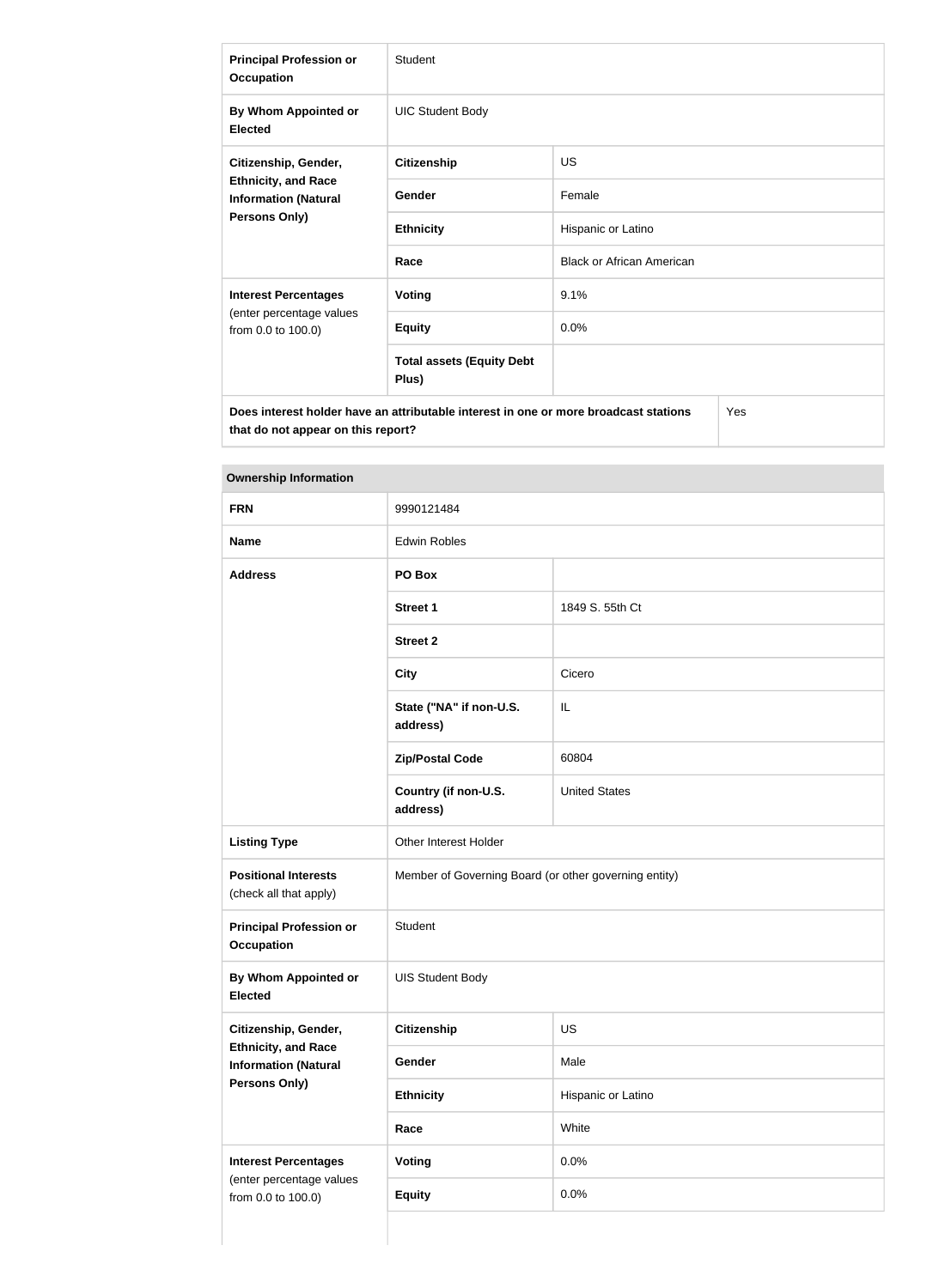|                                                                                      | <b>Total assets (Equity Debt</b><br>Plus) |     |  |
|--------------------------------------------------------------------------------------|-------------------------------------------|-----|--|
| Does interest holder have an attributable interest in one or more broadcast stations |                                           | Yes |  |

| that do not appear on this report? |  |
|------------------------------------|--|
|------------------------------------|--|

| <b>Ownership Information</b>                                                                                                      |                                                                                                                                                            |                        |  |  |
|-----------------------------------------------------------------------------------------------------------------------------------|------------------------------------------------------------------------------------------------------------------------------------------------------------|------------------------|--|--|
| <b>FRN</b>                                                                                                                        | 9990121486                                                                                                                                                 |                        |  |  |
| <b>Name</b>                                                                                                                       | Jill B. Smart                                                                                                                                              |                        |  |  |
| <b>Address</b>                                                                                                                    | PO Box                                                                                                                                                     |                        |  |  |
|                                                                                                                                   | <b>Street 1</b>                                                                                                                                            | 5420 Challen Place     |  |  |
|                                                                                                                                   | <b>Street 2</b>                                                                                                                                            |                        |  |  |
|                                                                                                                                   | <b>City</b>                                                                                                                                                | <b>Downers Grove</b>   |  |  |
|                                                                                                                                   | State ("NA" if non-U.S.<br>address)                                                                                                                        | IL                     |  |  |
|                                                                                                                                   | <b>Zip/Postal Code</b>                                                                                                                                     | 60515                  |  |  |
|                                                                                                                                   | Country (if non-U.S.<br>address)                                                                                                                           | <b>United States</b>   |  |  |
| <b>Listing Type</b>                                                                                                               | Other Interest Holder                                                                                                                                      |                        |  |  |
| <b>Positional Interests</b><br>(check all that apply)                                                                             | Member of Governing Board (or other governing entity)                                                                                                      |                        |  |  |
| <b>Principal Profession or</b><br><b>Occupation</b>                                                                               | <b>HR</b>                                                                                                                                                  |                        |  |  |
| <b>By Whom Appointed or</b><br><b>Elected</b>                                                                                     | Governor                                                                                                                                                   |                        |  |  |
| Citizenship, Gender,                                                                                                              | <b>Citizenship</b>                                                                                                                                         | <b>US</b>              |  |  |
| <b>Ethnicity, and Race</b><br><b>Information (Natural</b>                                                                         | Gender                                                                                                                                                     | Female                 |  |  |
| <b>Persons Only)</b>                                                                                                              | <b>Ethnicity</b>                                                                                                                                           | Not Hispanic or Latino |  |  |
|                                                                                                                                   | Race                                                                                                                                                       | White                  |  |  |
| <b>Interest Percentages</b><br>(enter percentage values<br>from 0.0 to 100.0)                                                     | Voting                                                                                                                                                     | 9.1%                   |  |  |
|                                                                                                                                   | <b>Equity</b>                                                                                                                                              | 0.0%                   |  |  |
|                                                                                                                                   | <b>Total assets (Equity Debt</b><br>Plus)                                                                                                                  |                        |  |  |
| Does interest holder have an attributable interest in one or more broadcast stations<br>Yes<br>that do not appear on this report? |                                                                                                                                                            |                        |  |  |
|                                                                                                                                   |                                                                                                                                                            |                        |  |  |
|                                                                                                                                   | (b) Respondent certifies that any interests, including equity, financial, or voting<br>Yes<br>interests, not reported in this filing are non-attributable. |                        |  |  |

If "No," submit as an exhibit an explanation.